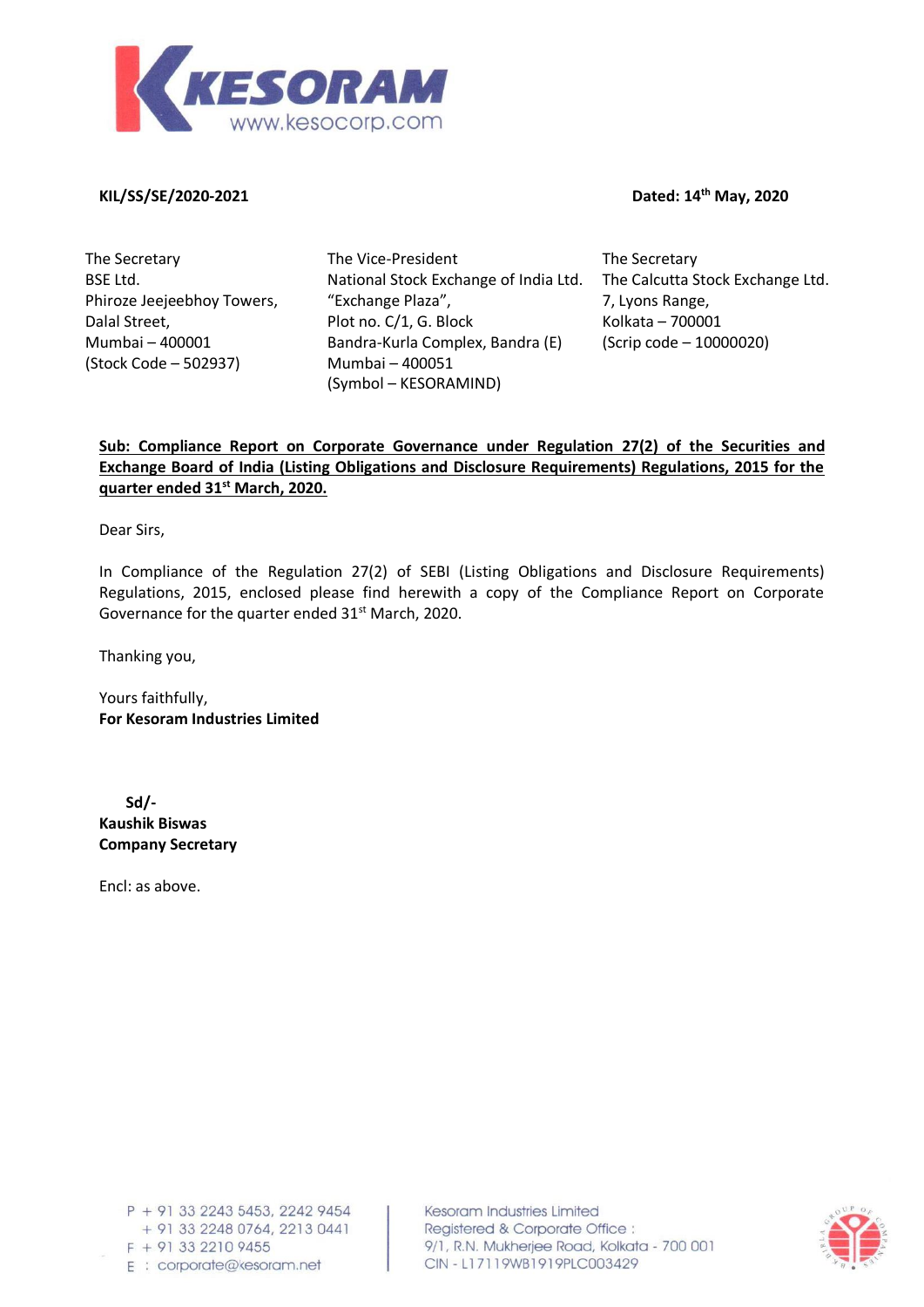|                 |                      |                                  |                     |            | Corporate Governance - KESORAM INDUSTRIES LIMITED - For Quarter ending March 2020 |                                 |                         |                                                                                                           |                                             |                                       |                            |                      |                                                   |                                                                                                                                                       |                                                                                                                                                                       |                                                                                                                                                                                          |                                                                                                                                                                                                                      |
|-----------------|----------------------|----------------------------------|---------------------|------------|-----------------------------------------------------------------------------------|---------------------------------|-------------------------|-----------------------------------------------------------------------------------------------------------|---------------------------------------------|---------------------------------------|----------------------------|----------------------|---------------------------------------------------|-------------------------------------------------------------------------------------------------------------------------------------------------------|-----------------------------------------------------------------------------------------------------------------------------------------------------------------------|------------------------------------------------------------------------------------------------------------------------------------------------------------------------------------------|----------------------------------------------------------------------------------------------------------------------------------------------------------------------------------------------------------------------|
|                 |                      |                                  |                     |            |                                                                                   |                                 |                         |                                                                                                           |                                             |                                       |                            |                      |                                                   |                                                                                                                                                       |                                                                                                                                                                       |                                                                                                                                                                                          | <b>Annexure I</b>                                                                                                                                                                                                    |
|                 |                      |                                  |                     |            |                                                                                   |                                 |                         | <b>I. Composition of Board of Directors</b>                                                               |                                             |                                       |                            |                      |                                                   |                                                                                                                                                       |                                                                                                                                                                       |                                                                                                                                                                                          |                                                                                                                                                                                                                      |
| Sr              | Title<br>(Mr)<br>Ms) | Name of the Director             | PAN                 | <b>DIN</b> | Category 1 of<br>directors                                                        | Category 2 of<br>directors      | Date of<br><b>Birth</b> | Whether<br>special<br>resolution<br>passed?<br>[Refer Reg.<br>17(1A) of<br>Listing<br><b>Regulations]</b> | Date of<br>passing<br>special<br>resolution | <b>Initial Date of</b><br>appointment | Date of Re-<br>appointment | Date of<br>cessation | <b>Tenure</b><br>of<br>director<br>(in<br>months) | No of<br>Directorship<br>in listed<br>entities<br>including<br>this listed<br>entity (Refer<br>Regulation<br>17A of<br>Listing<br><b>Regulations)</b> | No of<br>Independen<br>Directorship<br>in listed<br>entities<br>including<br>this listed<br>entity (Refer<br>Regulation<br>17A(1) of<br>Listing<br><b>Regulations</b> | Number of<br>membership<br>s in Audit/<br><b>Stakeholder</b><br>Committee(<br>s) including<br>this listed<br>entity (Refer<br>Regulation<br>$26(1)$ of<br>Listing<br><b>Regulations)</b> | No of post<br>of<br>Chairperson<br>in Audit/<br>Stakeholder<br>Committee<br>held in<br>listed<br>entities<br>including<br>this listed<br>entity (Refer<br>Regulation<br>$26(1)$ of<br>Listing<br><b>Regulations)</b> |
|                 |                      |                                  |                     |            |                                                                                   |                                 |                         |                                                                                                           |                                             |                                       |                            |                      |                                                   |                                                                                                                                                       |                                                                                                                                                                       |                                                                                                                                                                                          |                                                                                                                                                                                                                      |
|                 |                      |                                  |                     |            |                                                                                   |                                 |                         |                                                                                                           |                                             |                                       |                            |                      |                                                   |                                                                                                                                                       |                                                                                                                                                                       |                                                                                                                                                                                          |                                                                                                                                                                                                                      |
|                 |                      |                                  |                     |            | Non-Executive -                                                                   |                                 |                         |                                                                                                           |                                             |                                       |                            |                      |                                                   |                                                                                                                                                       |                                                                                                                                                                       |                                                                                                                                                                                          |                                                                                                                                                                                                                      |
|                 | Mrs                  | Manjushree Khaitan               | AGFPK0198L          | 00055898   | Non Independent<br>Director                                                       | Chairperson 24-12-1955 NA       |                         |                                                                                                           | NA                                          | 30-10-1998                            | 19-07-2019                 |                      |                                                   |                                                                                                                                                       |                                                                                                                                                                       |                                                                                                                                                                                          |                                                                                                                                                                                                                      |
|                 |                      |                                  |                     |            | Non-Executive -                                                                   |                                 |                         |                                                                                                           |                                             |                                       |                            |                      |                                                   |                                                                                                                                                       |                                                                                                                                                                       |                                                                                                                                                                                          |                                                                                                                                                                                                                      |
|                 |                      |                                  |                     |            | Independent                                                                       | Not                             |                         |                                                                                                           | 29-03-                                      |                                       |                            |                      |                                                   |                                                                                                                                                       |                                                                                                                                                                       |                                                                                                                                                                                          |                                                                                                                                                                                                                      |
|                 | $2 \mathrm{Mr}$      | Amitabha Jugalkishore Ghosh      | AAFPG7411C          | 00055962   | Director                                                                          | Applicable 30-08-1930 Yes       |                         |                                                                                                           | 2019                                        | 08-07-2014                            | 26-07-2019                 |                      | 68                                                |                                                                                                                                                       |                                                                                                                                                                       |                                                                                                                                                                                          |                                                                                                                                                                                                                      |
|                 |                      |                                  |                     |            | Non-Executive -                                                                   |                                 |                         |                                                                                                           |                                             |                                       |                            |                      |                                                   |                                                                                                                                                       |                                                                                                                                                                       |                                                                                                                                                                                          |                                                                                                                                                                                                                      |
|                 |                      |                                  |                     |            | Independent                                                                       | Not                             |                         |                                                                                                           |                                             |                                       |                            |                      |                                                   |                                                                                                                                                       |                                                                                                                                                                       |                                                                                                                                                                                          |                                                                                                                                                                                                                      |
|                 | $3 \text{ Mr}$       | Kashi Prasad Khandelwal          | AETPK9443E          | 00748523   | Director<br>Non-Executive -                                                       | Applicable                      | 04-03-1951 NA           |                                                                                                           | NA                                          | 08-07-2014                            | 26-07-2019                 |                      | 68                                                |                                                                                                                                                       |                                                                                                                                                                       |                                                                                                                                                                                          |                                                                                                                                                                                                                      |
|                 |                      |                                  |                     |            | Independent                                                                       | Not                             |                         |                                                                                                           |                                             |                                       |                            |                      |                                                   |                                                                                                                                                       |                                                                                                                                                                       |                                                                                                                                                                                          |                                                                                                                                                                                                                      |
|                 | 4 Mr                 | Sudip Banerjee                   | AANPB2951Q 05245757 |            | Director                                                                          | Applicable                      | 01-02-1960 NA           |                                                                                                           | NA                                          | 08-07-2014                            | 26-07-2019                 |                      | 68                                                |                                                                                                                                                       |                                                                                                                                                                       |                                                                                                                                                                                          |                                                                                                                                                                                                                      |
|                 |                      |                                  |                     |            | Non-Executive -                                                                   |                                 |                         |                                                                                                           |                                             |                                       |                            |                      |                                                   |                                                                                                                                                       |                                                                                                                                                                       |                                                                                                                                                                                          |                                                                                                                                                                                                                      |
|                 |                      |                                  |                     |            | Independent                                                                       | Not                             |                         |                                                                                                           |                                             |                                       |                            |                      |                                                   |                                                                                                                                                       |                                                                                                                                                                       |                                                                                                                                                                                          |                                                                                                                                                                                                                      |
|                 | $5$ Mr               | Lee Seow Chuan                   | ZZZZZ9999Z          | 02696217   | Director                                                                          | Applicable 05-10-1948 NA        |                         |                                                                                                           | NA                                          | 08-08-2014                            | 12-12-2015                 |                      | 51                                                |                                                                                                                                                       |                                                                                                                                                                       |                                                                                                                                                                                          |                                                                                                                                                                                                                      |
|                 |                      |                                  |                     |            | Non-Executive -<br>Independent                                                    | Not                             |                         |                                                                                                           |                                             |                                       |                            |                      |                                                   |                                                                                                                                                       |                                                                                                                                                                       |                                                                                                                                                                                          |                                                                                                                                                                                                                      |
|                 | 6 Ms                 | Jikyeong Kang                    | ZZZZZ9999Z          | 08045661   | Director                                                                          | Applicable                      | 22-10-1961 NA           |                                                                                                           | NA                                          | 10-01-2018                            | 13-07-2018                 |                      | 20                                                |                                                                                                                                                       |                                                                                                                                                                       |                                                                                                                                                                                          | $\Omega$                                                                                                                                                                                                             |
|                 |                      |                                  |                     |            | Non-Executive -                                                                   | Not                             |                         |                                                                                                           |                                             |                                       |                            |                      |                                                   |                                                                                                                                                       |                                                                                                                                                                       |                                                                                                                                                                                          |                                                                                                                                                                                                                      |
| $7\phantom{.0}$ | Mr                   | Siddhartha Mohanty               | ACOPM1297R          | 08058830   | Nominee Director                                                                  | Applicable                      | 08-06-1963 NA           |                                                                                                           | NA                                          | 10-02-2018                            | 26-07-2019                 |                      |                                                   |                                                                                                                                                       |                                                                                                                                                                       |                                                                                                                                                                                          | $\Omega$                                                                                                                                                                                                             |
|                 |                      |                                  |                     |            | Non-Executive -                                                                   | Not                             |                         |                                                                                                           |                                             |                                       |                            |                      |                                                   |                                                                                                                                                       |                                                                                                                                                                       |                                                                                                                                                                                          |                                                                                                                                                                                                                      |
|                 | 8 Mr                 | Bhaskar Niyogi                   | ABJPN0641C          | 03494944   | Nominee Director                                                                  | Applicable 20-08-1952 NA<br>Not |                         |                                                                                                           | NA                                          | 07-11-2019                            |                            |                      |                                                   |                                                                                                                                                       |                                                                                                                                                                       |                                                                                                                                                                                          | $\Omega$                                                                                                                                                                                                             |
|                 |                      | 9 Mr Radhakrishnan Padmalochanan |                     |            | AAOPR4248M 08284551 Executive Director Applicable 04-02-1968 NA                   |                                 |                         |                                                                                                           | NA                                          | 08-08-2019                            |                            |                      |                                                   |                                                                                                                                                       |                                                                                                                                                                       |                                                                                                                                                                                          | $\mathbf{0}$                                                                                                                                                                                                         |

Wether the listed entity has a Regular Chairperson : Yes Whether Chairperson is related to MD or CEO : No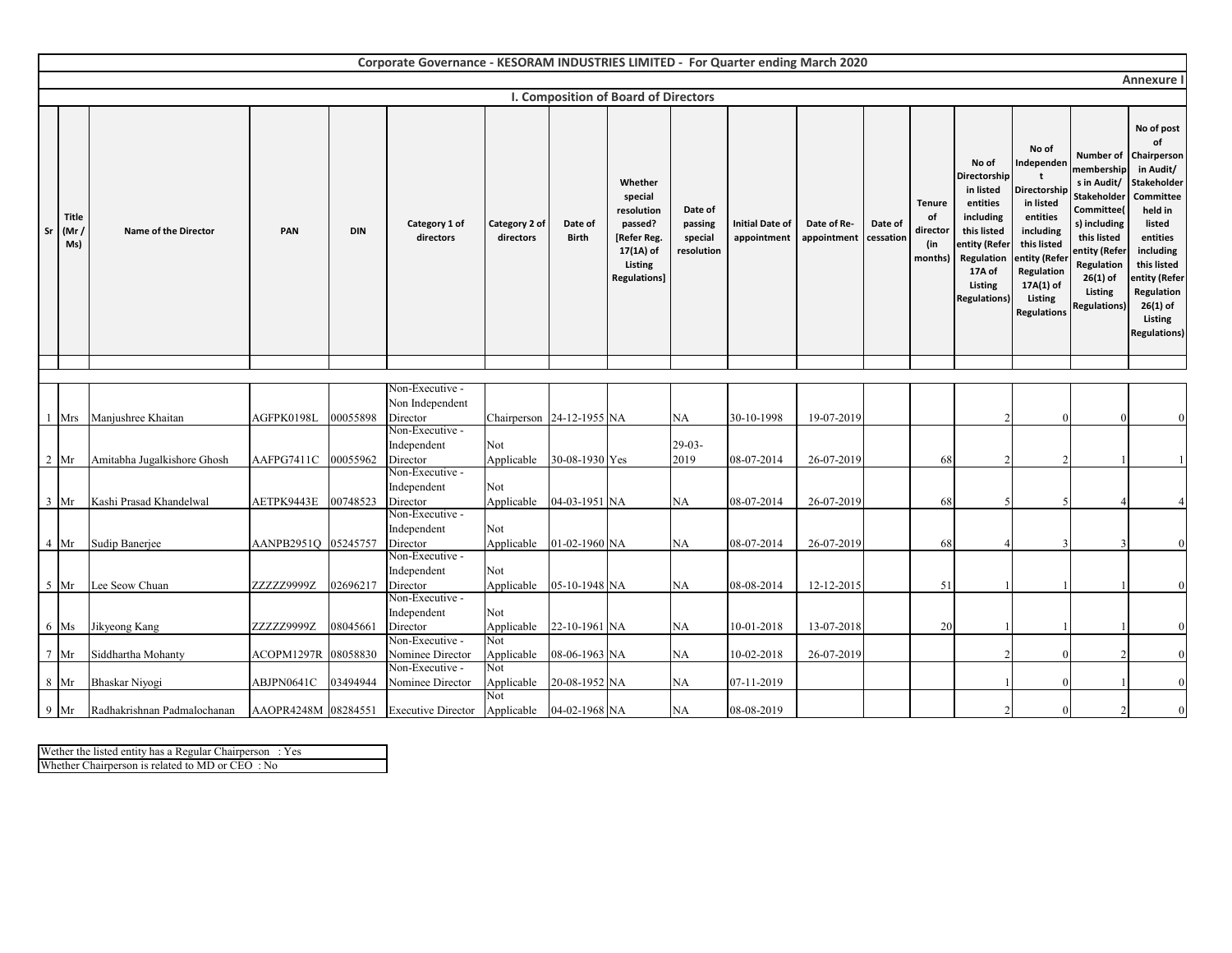#### **II. Composition of Committees**

# **A) Audit Committee :-**

| Sr | <b>DIN Number</b> | <b>Name of Committee members</b> |                                | Category 2 of | Date of     | Date of          |
|----|-------------------|----------------------------------|--------------------------------|---------------|-------------|------------------|
|    |                   |                                  | <b>Category 1 of directors</b> | directors     | Appointment | <b>Cessation</b> |
|    |                   |                                  | Non-Executive -                |               | 24-03-2000  |                  |
|    | 00055962          | Amitabha Jugalkishore Ghosh      | Independent Director           | Chairperson   |             |                  |
|    |                   |                                  | Non-Executive -                |               |             |                  |
| 2  | 00748523          | Kashi Prasad Khandelwal          | Independent Director           | Member        | 10-04-2012  |                  |
|    |                   |                                  | Non-Executive -                |               |             |                  |
| 3  | 05245757          | Sudip Banerjee                   | Independent Director           | Member        | 29-04-2014  |                  |
|    |                   |                                  | Non-Executive -                |               | 08-08-2014  |                  |
| 4  | 02696217          | Lee Seow Chuan                   | Independent Director           | Member        |             |                  |
|    |                   |                                  | Non-Executive -                |               | 10-01-2018  |                  |
| 5  | 08045661          | Jikyeong Kang                    | Independent Director           | Member        |             |                  |
|    |                   |                                  | Non-Executive - Nominee        |               | 10-02-2018  |                  |
| 6  | 08058830          | Siddhartha Mohanty               | Director                       | Member        |             |                  |
|    |                   |                                  | Non-Executive - Nominee        |               |             |                  |
|    | 03494944          | Bhaskar Niyogi                   | Director                       | Member        | 07-11-2019  |                  |

Whether the Audit Committee has a Regular Chairperson : Yes

### **B) Nomination and Remuneration Committee :-**

Whether the Nomination and Remuneration Committee has a Regular Chairperson : Yes

| Sr | <b>DIN Number</b> | <b>Name of Committee members</b> | <b>Category 1 of directors</b> | Category 2 of | Date of     | Date of   |
|----|-------------------|----------------------------------|--------------------------------|---------------|-------------|-----------|
|    |                   |                                  |                                | directors     | Appointment | Cessation |
|    |                   |                                  | Non-Executive -                |               | 22-01-2016  |           |
|    | 00055962          | Amitabha Jugalkishore Ghosh      | Independent Director           | Chairperson   |             |           |
|    |                   |                                  | Non-Executive -                |               | 10-04-2012  |           |
|    | 00748523          | Kashi Prasad Khandelwal          | Independent Director           | Member        |             |           |
|    |                   |                                  | Non-Executive -                |               | 10-02-2018  |           |
|    | 3 02696217        | Lee Seow Chuan                   | Independent Director           | Member        |             |           |

#### **C) Stakeholders Relationship Committee**

Whether the Stakeholders Relationship Committee has a Regular Chairperson : Yes

| Sr | <b>DIN Number</b> | Name of Committee members           | <b>Category 1 of directors</b> | Category 2 of      | Date of     | Date of   |
|----|-------------------|-------------------------------------|--------------------------------|--------------------|-------------|-----------|
|    |                   |                                     |                                | directors          | Appointment | Cessation |
|    |                   |                                     | Non-Executive -                |                    | 10-04-2012  |           |
|    | 00748523          | Kashi Prasad Khandelwal             | Independent Director           | <b>Chairperson</b> |             |           |
|    |                   |                                     | Non-Executive -                |                    | 01-04-2019  |           |
|    | 2 05245757        | Sudip Banerjee                      | Independent Director           | <b>Member</b>      |             |           |
|    | 3 08284551        | <b>IRadhakrishnan Padmalochanan</b> | <b>Executive Director</b>      | Member             | 08-08-2019  |           |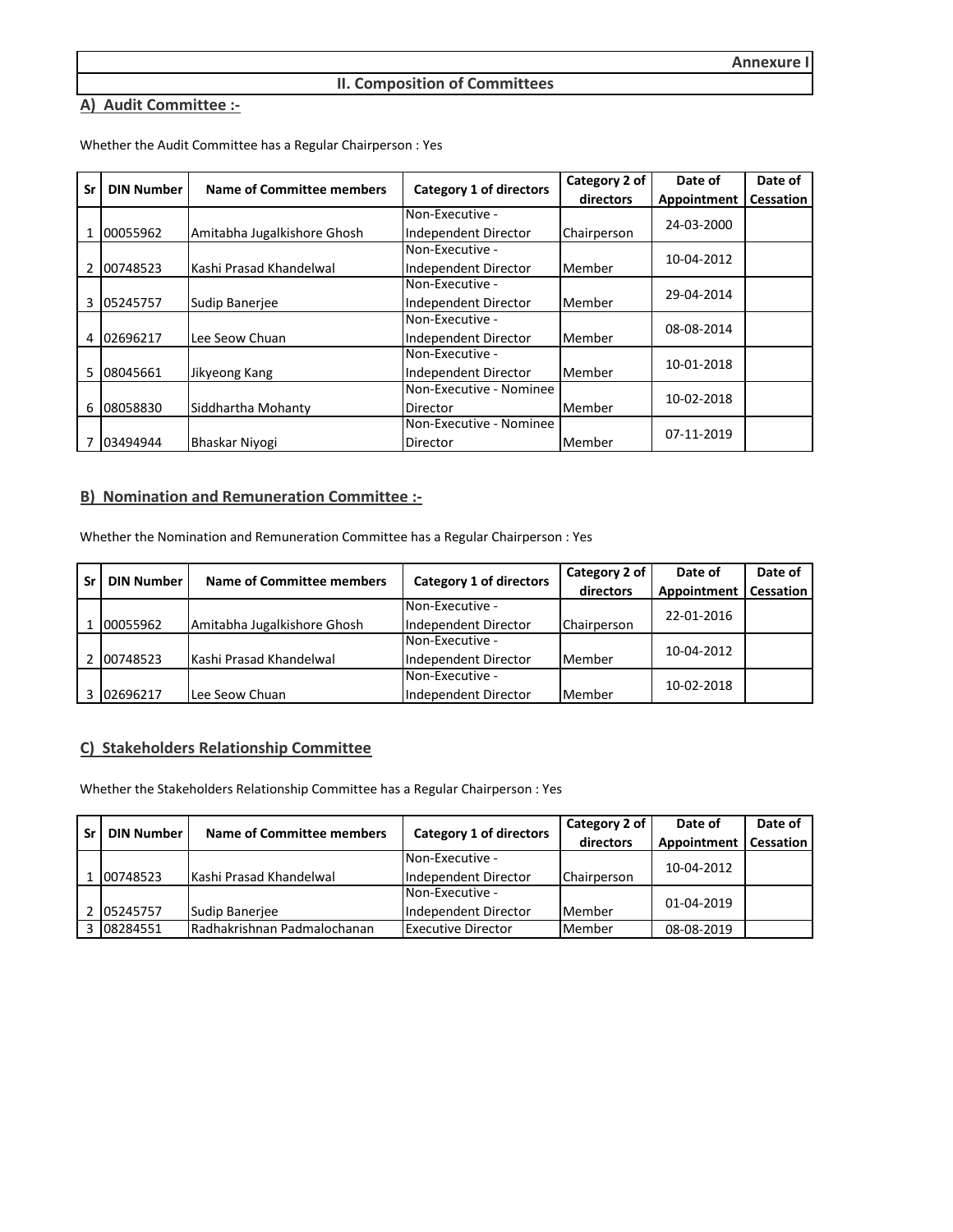|               |                                                                 |                                                                                                                                    |                                                                                          |                                              |                                                            |                                                     | <b>Annexure 1</b>                                                      |
|---------------|-----------------------------------------------------------------|------------------------------------------------------------------------------------------------------------------------------------|------------------------------------------------------------------------------------------|----------------------------------------------|------------------------------------------------------------|-----------------------------------------------------|------------------------------------------------------------------------|
|               |                                                                 | Ш.                                                                                                                                 | <b>Meeting of Board of Directors</b>                                                     |                                              |                                                            |                                                     |                                                                        |
|               |                                                                 |                                                                                                                                    |                                                                                          |                                              |                                                            |                                                     |                                                                        |
| Sr            | Date(s) of<br>meeting (if<br>any) in the<br>previous<br>quarter | Date(s) of<br>meeting (Enter<br>dates of<br><b>Previous</b><br>quarter and<br><b>Current quarter</b><br>in chronological<br>order) | <b>Maximum</b><br>gap<br>between<br>any two<br>consecutiv<br>e (in<br>number of<br>days) | <b>Notes for</b><br>not<br>providing<br>Date | Whether<br>requireme<br>nt of<br>Quorum<br>met<br>(Yes/No) | <b>Number</b><br>οf<br><b>Directors</b><br>present* | No. of<br>Independent<br><b>Directors</b><br>attending<br>the meeting* |
| 1             |                                                                 | 07-11-2019                                                                                                                         |                                                                                          |                                              | Yes                                                        | 8                                                   |                                                                        |
| $\mathcal{P}$ |                                                                 | 11-02-2020                                                                                                                         | 95                                                                                       |                                              | Yes                                                        |                                                     |                                                                        |
| 3             |                                                                 | 18-02-2020                                                                                                                         | 6                                                                                        |                                              | Yes                                                        |                                                     |                                                                        |

\* to be filled in only for the current quarter meetings

|                |                             |                                                                                                                                    | IV.                                                                                      | <b>Meeting of Committees</b>      |                          |                                                                      |                                           |                                                                        |
|----------------|-----------------------------|------------------------------------------------------------------------------------------------------------------------------------|------------------------------------------------------------------------------------------|-----------------------------------|--------------------------|----------------------------------------------------------------------|-------------------------------------------|------------------------------------------------------------------------|
| Sr             | Name of<br><b>Committee</b> | Date(s) of<br>meeting (Enter<br>dates of<br><b>Previous</b><br>quarter and<br><b>Current quarter</b><br>in chronological<br>order) | <b>Maximum</b><br>gap<br>between<br>any two<br>consecutiv<br>e (in<br>number of<br>days) | Name of<br>other<br>committe<br>e | not<br>providing<br>date | Whether<br>Reson for requireme<br>nt of<br>Quorum<br>met<br>(Yes/No) | Number of<br><b>Directors</b><br>present* | No. of<br>Independent<br><b>Directors</b><br>attending the<br>meeting* |
| $\mathbf{1}$   | Audit                       | Committee 07-11-2019                                                                                                               |                                                                                          |                                   |                          | Yes                                                                  | 61                                        | 4                                                                      |
| $\overline{2}$ | Audit                       | Committee 11-02-2020                                                                                                               | 95                                                                                       |                                   |                          | Yes                                                                  | 61                                        | 4                                                                      |

\* to be filled in only for the current quarter meetings

|    | <b>Related Party Transactions</b><br>V.                |                                     |                                                                             |
|----|--------------------------------------------------------|-------------------------------------|-----------------------------------------------------------------------------|
| Sr | Subject                                                | Compliance<br>status<br>(Yes/No/NA) | If status is "No"<br>details of non-<br>compliance<br>may be given<br>here. |
|    | Whether prior approval of audit committee obtained     | Yes                                 |                                                                             |
| 2  | Whether shareholder approval obtained for material RPT | <b>NA</b>                           |                                                                             |
| 3  | been reviewed by Audit Committee                       | Yes                                 |                                                                             |

**Disclosure of notes on related party transactions:** Details of RPT entered into pursuant to omnibus approval wii be reviewed by the Audit Committee in the ensuing Audit Committee Meeting. Preceding Qtr transaction of 31.12.2019 was reviewed on 11.02.2020.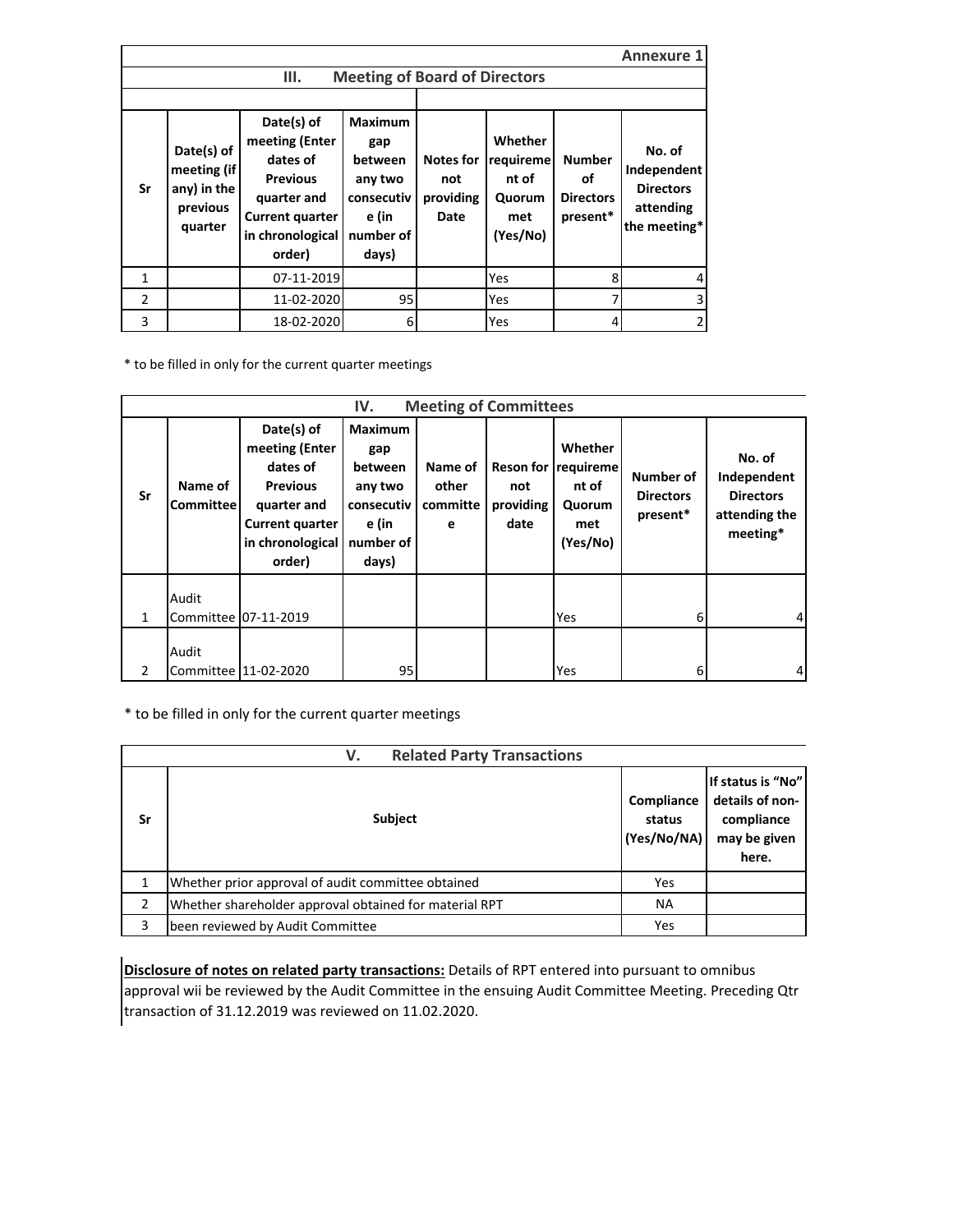|               |                                                                                                                                                                                                                    | <b>Annexure 1</b>                    |
|---------------|--------------------------------------------------------------------------------------------------------------------------------------------------------------------------------------------------------------------|--------------------------------------|
|               | <b>Affirmations</b><br>VI.                                                                                                                                                                                         |                                      |
| Sr            | <b>Subject</b>                                                                                                                                                                                                     | <b>Compliance status</b><br>(Yes/No) |
| 1             | The composition of Board of Directors is in terms of SEBI (Listing obligations and<br>disclosure requirements) Regulations, 2015                                                                                   | Yes                                  |
| $\mathcal{P}$ | The composition of the following committees is in terms of SEBI(Listing obligations<br>and disclosure requirements) Regulations, 2015<br>a. Audit Committee                                                        | Yes                                  |
|               | The composition of the following committees is in terms of SEBI(Listing obligations<br>and disclosure requirements) Regulations, 2015.<br>b. Nomination & remuneration committee                                   | Yes                                  |
| 4             | The composition of the following committees is in terms of SEBI(Listing obligations<br>and disclosure requirements) Regulations, 2015.<br>c. Stakeholders relationship committee                                   | Yes                                  |
| 5             | The composition of the following committees is in terms of SEBI(Listing obligations<br>and disclosure requirements) Regulations, 2015.<br>d. Risk management committee (applicable to the top 500 listed entities) | <b>NA</b>                            |
| 6             | The committee members have been made aware of their powers, role and<br>responsibilities as specified in SEBI (Listing obligations and disclosure<br>requirements) Regulations, 2015.                              | Yes                                  |
| 7             | The meetings of the board of directors and the above committees have been<br>conducted in the manner as specified in SEBI (Listing obligations and disclosure<br>requirements) Regulations, 2015.                  | Yes                                  |
| 8             | The report submitted in the previous quarter has been placed before Board of<br>Directors.                                                                                                                         | Yes                                  |

**Name& Designation: Kaushik Biswas**

Sd/-

**Company Secretary and Compliance Officer**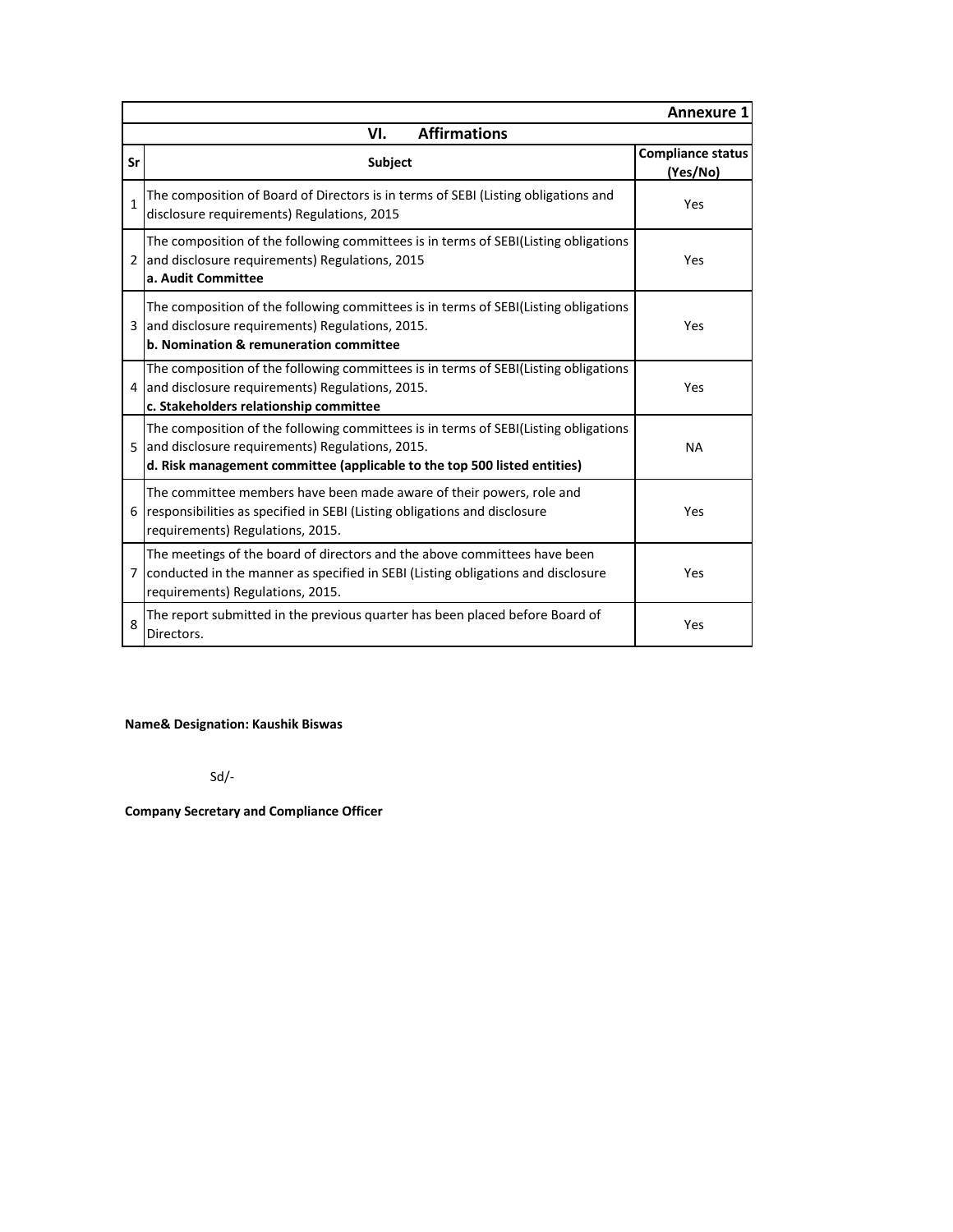|                |                                                                                                                                                                                                 |             |                                                                                                        | <b>Annexure 2</b> |
|----------------|-------------------------------------------------------------------------------------------------------------------------------------------------------------------------------------------------|-------------|--------------------------------------------------------------------------------------------------------|-------------------|
|                | To be submitted by listed entity at the end of the financial year (for the whole of financial year)                                                                                             |             |                                                                                                        |                   |
|                | Disclosure on website in terms of Listing Regulations<br>ı.                                                                                                                                     |             |                                                                                                        |                   |
| Sr             | Item                                                                                                                                                                                            | status<br>) | If status is<br>Compliance   "No" details<br>of non-<br>(Yes/No/NA compliance<br>may be<br>given here. | Web address       |
| $\mathbf{1}$   | Details of business                                                                                                                                                                             | Yes         |                                                                                                        |                   |
| $\overline{2}$ | Terms and conditions of appointment of independent directors                                                                                                                                    | Yes         |                                                                                                        |                   |
| 3              | Composition of various committees of board of directors                                                                                                                                         | Yes         |                                                                                                        |                   |
| 4              | Code of conduct of board of directors and senior management personnel                                                                                                                           | Yes         |                                                                                                        |                   |
| 5              | Details of establishment of vigil mechanism/ Whistle Blower policy                                                                                                                              | Yes         |                                                                                                        |                   |
| 6              | Criteria of making payments to non-executive directors                                                                                                                                          | Yes         |                                                                                                        |                   |
| 7              | Policy on dealing with related party transactions                                                                                                                                               | Yes         |                                                                                                        |                   |
| 8              | Policy for determining 'material' subsidiaries                                                                                                                                                  | Yes         |                                                                                                        | w                 |
| 9              | Details of familiarization programmes imparted to independent directors                                                                                                                         | Yes         |                                                                                                        | w<br>w            |
| 10             | Contact information of the designated officials of the listed entity who are<br>responsible for assisting and handling investor grievances                                                      | Yes         |                                                                                                        | k                 |
| 11             | email address for grievance redressal and other relevant details                                                                                                                                | Yes         |                                                                                                        | e                 |
|                | 12 Financial results                                                                                                                                                                            | Yes         |                                                                                                        | s                 |
|                | 13 Shareholding pattern                                                                                                                                                                         | Yes         |                                                                                                        |                   |
| 14             | Details of agreements entered into with the media companies and/or their<br>associates                                                                                                          | <b>NA</b>   |                                                                                                        | о<br>c            |
|                | Schedule of analyst or institutional investor meet and presentations made by<br>15 the listed entity to analysts or institutional investors simultaneously with<br>submission to stock exchange | <b>NA</b>   |                                                                                                        | o<br>r<br>р       |
|                | 16 New name and the old name of the listed entity                                                                                                                                               | <b>NA</b>   |                                                                                                        |                   |
|                | 17 Advertisements as per regulation 47 (1)                                                                                                                                                      | Yes         |                                                                                                        | с                 |
|                | 18 Credit rating or revision in credit rating obtained                                                                                                                                          | Yes         |                                                                                                        | о                 |
| 19             | Separate audited financial statements of each subsidiary of the listed entity<br>in respect of a relevant financial year                                                                        | Yes         |                                                                                                        | m                 |
| 20             | Whether company has provided information under separate section on its<br>website as per Regulation 46(2)                                                                                       | Yes         |                                                                                                        |                   |
|                | 21 Materiality Policy as per Regulation 30                                                                                                                                                      | Yes         |                                                                                                        |                   |
|                | 22 Dividend Distribution policy as per Regulation 43A (as applicable)                                                                                                                           | Yes         |                                                                                                        |                   |
| 23             | It is certified that these contents on the website of the listed entity are<br>correct                                                                                                          | Yes         |                                                                                                        |                   |
|                | 24 Disclosure of notes on website in terms of Listing Regulations explantory                                                                                                                    |             | All the disclosures are uploaded on the<br>Website as an when applicable.                              |                   |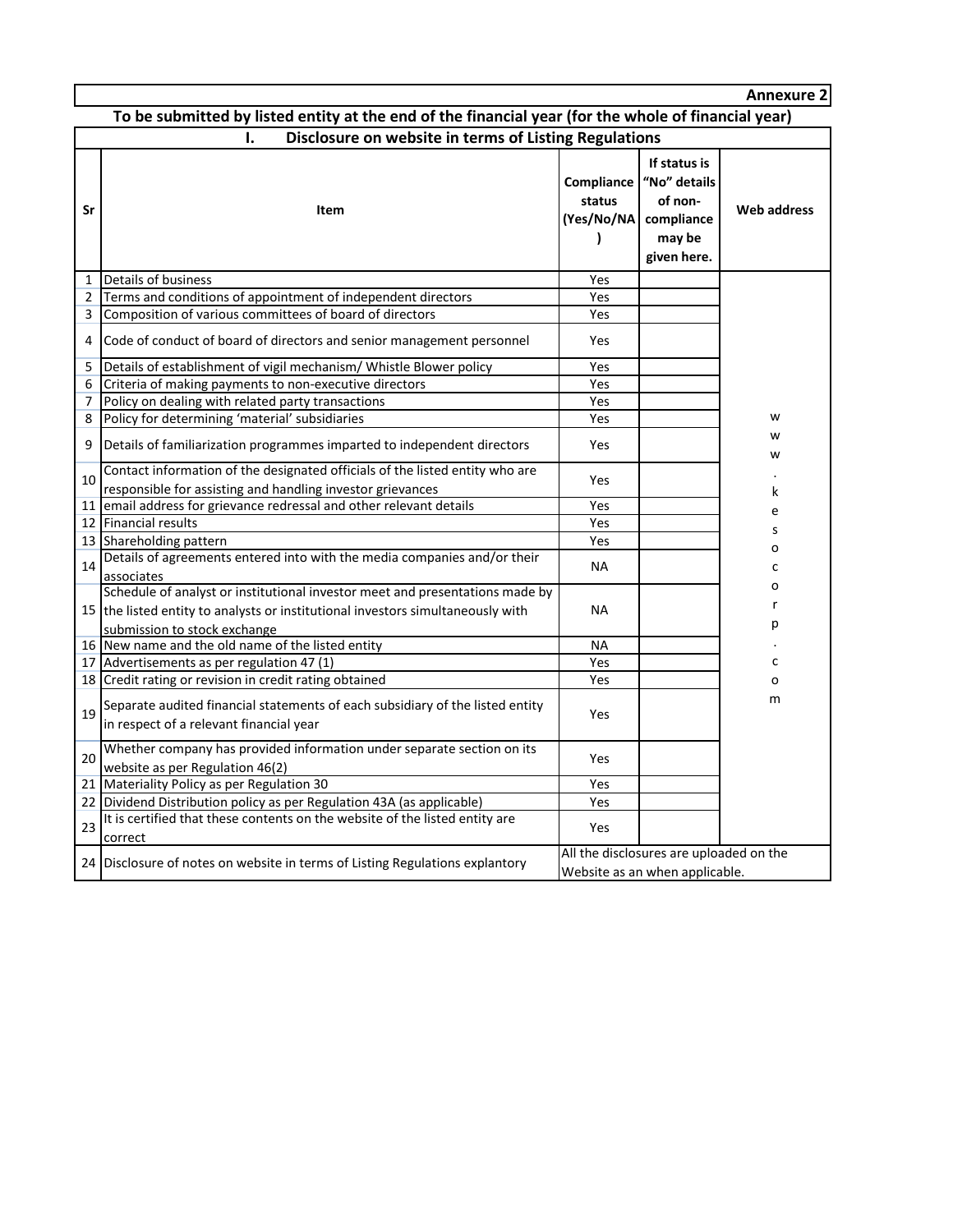|                |                                                                                                                      |                                          |                                     | <b>Annexure 2</b>                                                                 |
|----------------|----------------------------------------------------------------------------------------------------------------------|------------------------------------------|-------------------------------------|-----------------------------------------------------------------------------------|
|                | <b>Annual Affirmations</b><br>П.                                                                                     |                                          |                                     |                                                                                   |
| Sr             | <b>Particulars</b>                                                                                                   | <b>Regulation</b><br><b>Number</b>       | Compliance<br>status<br>(Yes/No/NA) | If status is<br>"No"<br>details of<br>non-<br>compliance<br>may be<br>given here. |
| $\mathbf{1}$   | Independent director(s) have been appointed in terms of specified criteria of<br>'independence' and/or 'eligibility' | 16(1)(b) & 25(6)                         | Yes                                 |                                                                                   |
| 2              | Board composition                                                                                                    | 17(1), 17(1A) &<br>17(1B)                | Yes                                 |                                                                                   |
| 3              | Meeting of Board of directors                                                                                        | 17(2)                                    | Yes                                 |                                                                                   |
|                | 4 Quorum of Board meeting                                                                                            | 17(2A)                                   | Yes                                 |                                                                                   |
|                | 5 Review of Compliance Reports                                                                                       | 17(3)                                    | Yes                                 |                                                                                   |
| 6              | Plans for orderly succession for appointments                                                                        | 17(4)                                    | Yes                                 |                                                                                   |
| $\overline{7}$ | Code of Conduct                                                                                                      | 17(5)                                    | Yes                                 |                                                                                   |
|                | 8 Fees/compensation                                                                                                  | 17(6)                                    | Yes                                 |                                                                                   |
|                | 9 Minimum Information                                                                                                | 17(7)                                    | Yes                                 |                                                                                   |
|                | 10 Compliance Certificate                                                                                            | 17(8)                                    | Yes                                 |                                                                                   |
|                | 11 Risk Assessment & Management                                                                                      | 17(9)                                    | Yes                                 |                                                                                   |
|                | 12 Performance Evaluation of Independent Directors                                                                   | 17(10)                                   | Yes                                 |                                                                                   |
|                | 13 Recommendation of Board                                                                                           | 17(11)                                   | Yes                                 |                                                                                   |
|                | 14 Maximum number of Directorships                                                                                   | 17A                                      | Yes                                 |                                                                                   |
|                | 15 Composition of Audit Committee                                                                                    | 18(1)                                    | Yes                                 |                                                                                   |
|                | 16 Meeting of Audit Committee                                                                                        | 18(2)                                    | Yes                                 |                                                                                   |
|                | 17 Composition of nomination & remuneration committee                                                                | $19(1)$ & $(2)$                          | Yes                                 |                                                                                   |
|                | 18 Quorum of Nomination and Remuneration Committee meeting                                                           | 19(2A)                                   | Yes                                 |                                                                                   |
|                | 19 Meeting of Nomination and Remuneration Committee                                                                  | 19(3A)                                   | Yes                                 |                                                                                   |
|                | 20 Composition of Stakeholder Relationship Committee                                                                 | $20(1), 20(2)$ &<br>20(2A)               | Yes                                 |                                                                                   |
|                | 21 Meeting of Stakeholders Relationship Committee                                                                    | 20(3A)                                   | Yes                                 |                                                                                   |
|                | 22 Composition and role of risk management committee                                                                 | 21(1), (2), (3), (4)                     | ΝA                                  |                                                                                   |
|                | 23 Meeting of Risk Management Committee                                                                              | 21(3A)                                   | <b>NA</b>                           |                                                                                   |
|                | 24 Vigil Mechanism                                                                                                   | 22                                       | Yes                                 |                                                                                   |
|                | 25 Policy for related party Transaction                                                                              | 23(1), (1A), (5), (6), (<br>$7)$ & $(8)$ | Yes                                 |                                                                                   |
|                | 26 Prior or Omnibus approval of Audit Committee for all related party transactions                                   | 23(2), (3)                               | Yes                                 |                                                                                   |
|                | 27 Approval for material related party transactions                                                                  | 23(4)                                    | Yes                                 |                                                                                   |
|                | 28 Disclosure of related party transactions on consolidated basis                                                    | 23(9)                                    | Yes                                 |                                                                                   |
|                | 29 Composition of Board of Directors of unlisted material Subsidiary                                                 | 24(1)                                    | Yes                                 |                                                                                   |
| 30             | Other Corporate Governance requirements with respect to subsidiary of listed<br>entity                               | $24(2),(3),(4),(5)$ &<br>(6)             | Yes                                 |                                                                                   |
|                | 31 Annual Secretarial Compliance Report                                                                              | 24(A)                                    | Yes                                 |                                                                                   |
|                | 32 Alternate Director to Independent Director                                                                        | 25(1)                                    | Yes                                 |                                                                                   |
|                | 33 Maximum Tenure                                                                                                    | 25(2)                                    | Yes                                 |                                                                                   |
|                | 34 Meeting of independent directors                                                                                  | $25(3)$ & $(4)$                          | Yes                                 |                                                                                   |
|                | 35 Familiarization of independent directors                                                                          | 25(7)                                    | Yes                                 |                                                                                   |
|                | 36 Declaration from Independent Director                                                                             | 25(8) & (9)                              | Yes                                 |                                                                                   |
|                | 37 D & O Insurance for Independent Directors                                                                         | 25(10)                                   | Yes                                 |                                                                                   |
|                | 38 Memberships in Committees                                                                                         | 26(1)                                    | Yes                                 |                                                                                   |
| 39             | Affirmation with compliance to code of conduct from members of Board of<br>Directors and Senior management personnel | 26(3)                                    | Yes                                 |                                                                                   |
|                | 40 Disclosure of Shareholding by Non-Executive Directors                                                             | 26(4)                                    | Yes                                 |                                                                                   |
|                | 41 Policy with respect to Obligations of directors and senior management                                             | 26(2) & 26(5)                            | Yes                                 |                                                                                   |